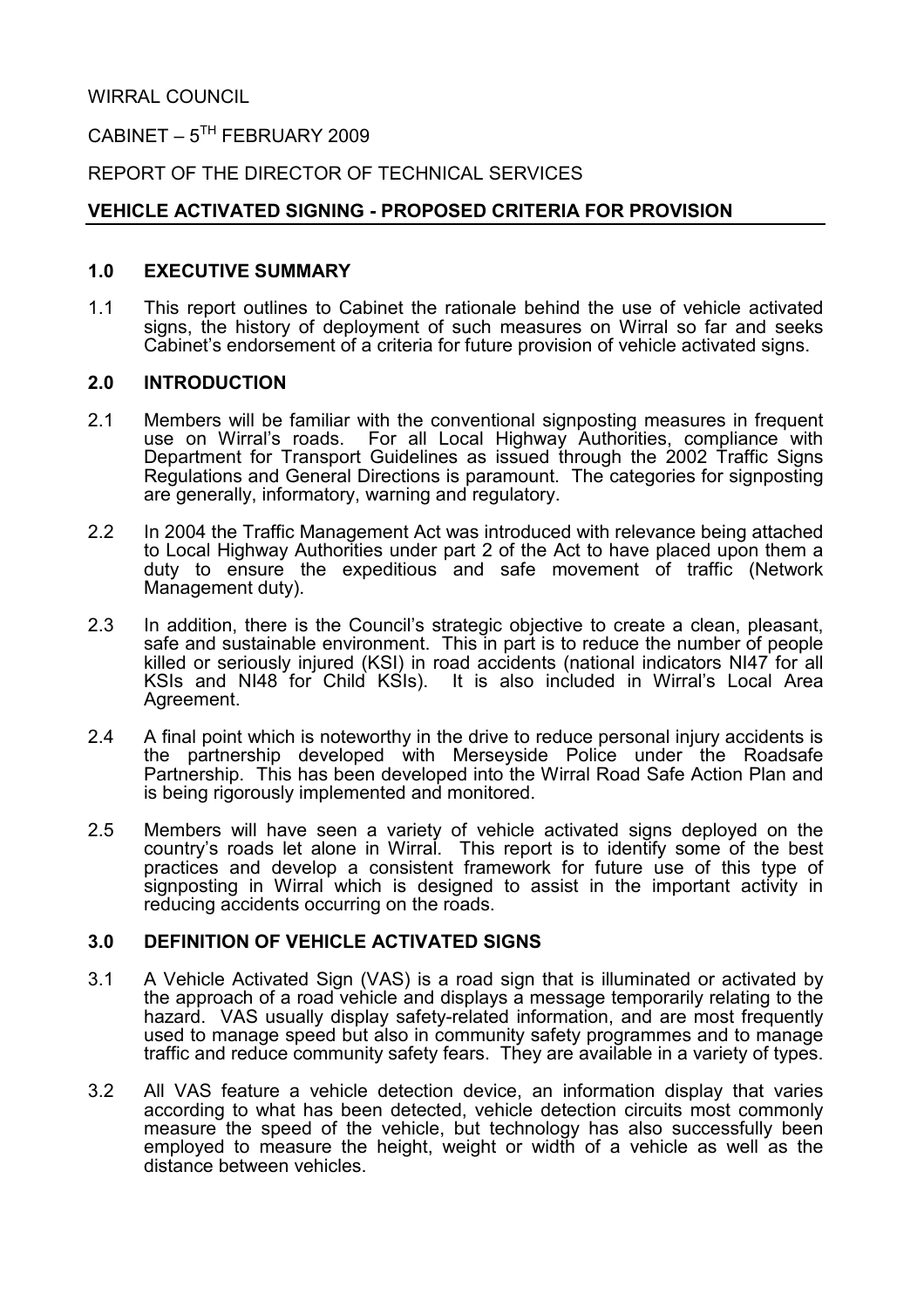- 3.3 When data is measured by the device, the feedback provided to the driver can also take many forms. The driver can simply be informed of the current status of his/her vehicle (speed, weight, height etc), informed of the regulation he/she is contravening (speed limit, weight restriction etc), informed of the hazard ahead (sharp bend, junction etc), issued with an instruction (to slow down, change lanes or stop) or any combination of these.
- 3.4 VAS are often used where:
	- The road hierarchy is not well defined
	- The road layout and signing do not provide information quickly and clearly
	- Fixed signs are ineffective
	- Speed limits are unhelpful
	- 40 mph and 30 mph limits are not obeved
	- on rural bends where improvements to the geometry are not possible
	- junctions where enforcement is not possible
- 3.5 There are three main types of VAS and the table below distinguishes between them and identifies best practice for their use.

Types of VAS

|                                                                     | <b>Permanent</b>                                                                                                                                                                         | <b>Temporary</b>                                                                                                                                        | <b>Mobile</b>                                                                                                                                          |  |
|---------------------------------------------------------------------|------------------------------------------------------------------------------------------------------------------------------------------------------------------------------------------|---------------------------------------------------------------------------------------------------------------------------------------------------------|--------------------------------------------------------------------------------------------------------------------------------------------------------|--|
| Roundel<br><b>(Typically Speed</b><br>Limit Reminder<br>sign (SLR)) | Useful in areas with<br>a persistent speed<br>problem<br>but<br>no<br>specific<br>hazards,<br>e.g. urban areas.                                                                          | Useful as part of a<br>long-term<br>managed<br>campaign<br>over<br>a<br>wide area<br>with<br>a<br>general<br>speeding<br>problem.                       | Useful for publicity<br>to<br>campaigns<br>and<br>increase<br>speed<br>awareness.                                                                      |  |
| <b>Hazard Specific</b><br>(bends, road<br>narrows)                  | Most<br>appropriate<br>for<br>measure<br>with<br>locations<br>a<br>specific<br>crash<br>problem associated<br>with the<br>hazard<br>identified,<br>as well<br>as safety camera<br>sites. | Possibly useful<br><i>in</i><br>wider areas with<br>a<br>number<br>οf<br>large<br>similar hazards (e.g.<br>with<br>rural<br>areas<br>many sharp bends). | Useful for warning of<br>hazards that move<br>often or are<br>only<br>present temporarily,<br>such as roadworks<br>bridge<br>or<br>strengthening.      |  |
| <b>SID</b><br>(Speed Indicator<br>Device)                           | <b>Offers</b><br>few<br>advantages over a<br>roundel in<br>long-<br><b>Risk</b><br>term context.<br>of 'record setting'<br>attempts<br>if<br>permanently in one<br>place.                | <b>Useful</b><br>for<br>a<br>distributed<br>area<br>programme of speed<br>awareness. Can be<br>employed on almost<br>any road.                          | Very<br>useful<br>for<br>community-based<br>speed<br>awareness<br>with<br>roads<br>on<br>community concern<br>but<br>serious<br>no<br>casualty record. |  |

- 3.6 The use of VAS on the public highway is regulated by Regulation 46 of the Traffic Signs Regulations & General Directions 2002 and guidance is provided on their application and installation guidelines via the Department for Transport's Traffic Advisory Leaflet (TAL) 1/03. However, there is no precise scientific formula for setting the criteria for installing VAS.
- 3.7 The neighbouring authority Cheshire County Council has extensively researched other local authorities and has been in dialogue with the Department for Transport's Road Research Laboratory. assembled this into a criteria which the County Council has endorsed. It found that data collected was favourable and before and after studies were revealing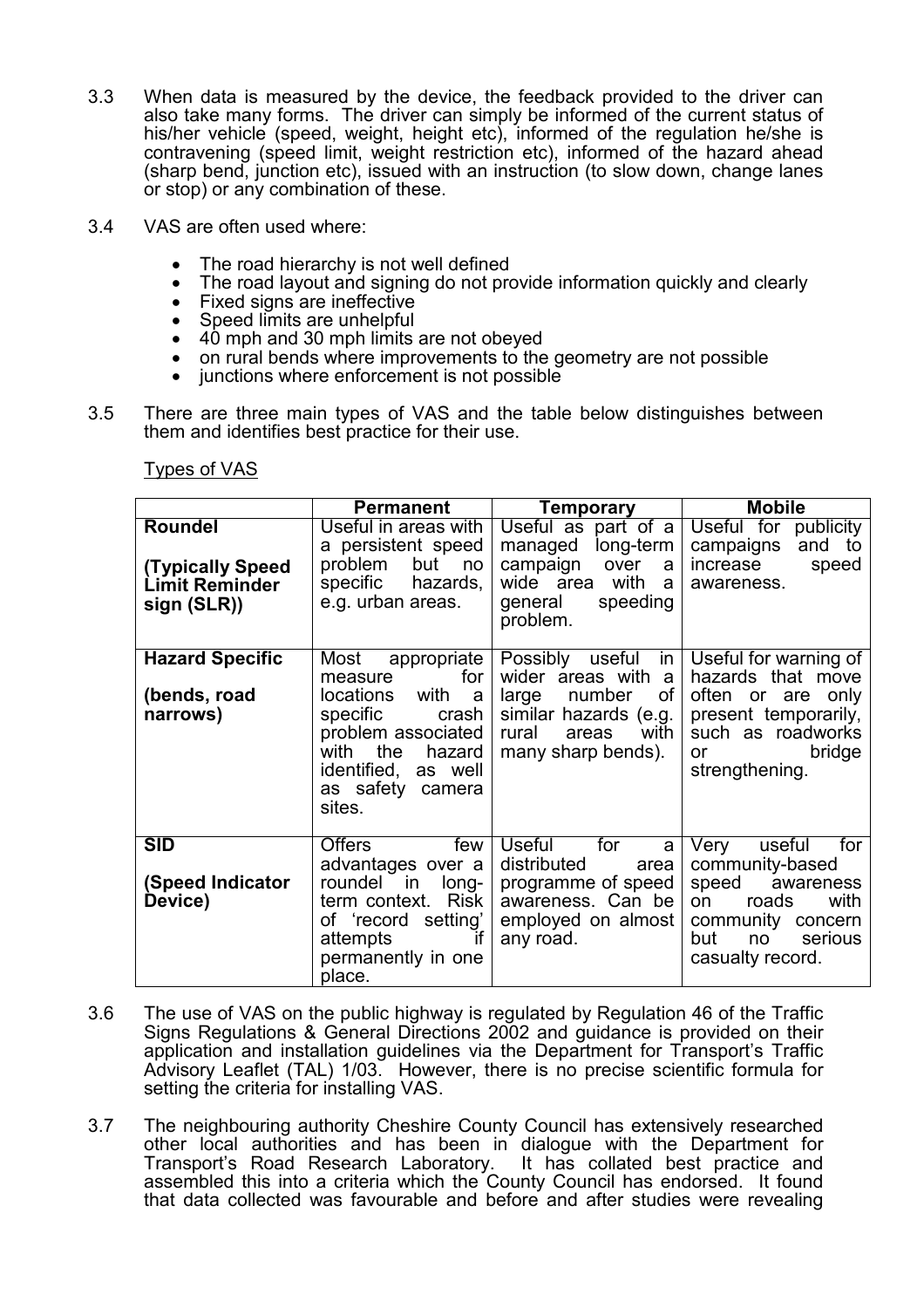typically that the percentage of vehicles travelling above the speed limit was reduced by over 20%.

# 4.0 CURRENT DEPLOYMENT OF VAS IN WIRRAL

- 4.1 Over the last five years we have deployed the Speed Alert Trailer which displays the motorists approaching speed. This has been particularly beneficial in 30 mph areas where communities have been concerned about speeding traffic and more recently as well as covering community concerns it has been deployed at locations where the personal injury accident record suggests speeding to be a problem. A second trailer was commissioned in partnership with and is now deployed by Merseyside Police. It is not intended that the rationale behind the deployment of speed alert trailers be changed but that it be regularised in the criteria for VAS.
- 4.2 The table below identifies the 22 sites at which VAS currently operate. As Members will appreciate, officers have over the past two years identified these sites primarily in recognition of their personal injury accident records and in knowledge that the topography and geometry of the actual road layout is not capable of easily receiving other conventional measures such as engineering remedial measures.

Those sites treated with permanent VAS have shown a marked improvement in motorist behaviour and a benefit to the accident record.

|                | <b>LOCATION</b>                                   | <b>SIGN TYPE/</b><br><b>LEGEND</b>          | <b>POWER</b><br><b>SOURCE</b> | <b>REMOTE</b><br><b>MONITORING</b> |
|----------------|---------------------------------------------------|---------------------------------------------|-------------------------------|------------------------------------|
| $\mathbf 1$    | Telegraph Road Nr.<br>Dawpool Cottages            | <b>Right Bend</b>                           | Solar                         | Yes                                |
|                | (Thurstaston)                                     | <b>SLOW DOWN</b>                            |                               |                                    |
| $\overline{2}$ | Telegraph Road Opp.<br>Rugby Club (Thurstaston)   | 40 MPH Roundel<br><b>SLOW DOWN</b>          | Solar                         |                                    |
| 3              | Column Road Nr. Kings<br>Drive North (West Kirby) | Solar<br>30 MPH Roundel<br><b>SLOW DOWN</b> |                               | Yes                                |
| $\overline{4}$ | Neston Road Nr. Eton Drive<br>(Thornton Hough)    | 30 MPH Roundel<br><b>SLOW DOWN</b>          | Solar                         | Yes                                |
| 5              | Dock Road/Hickmans Road                           | Left Bend                                   | <b>Mains</b>                  | <b>No</b>                          |
| 6              | Dock Road/Hickmans Road                           | <b>Right Bend</b>                           | <b>Mains</b>                  | <b>No</b>                          |
| $\overline{7}$ | <b>Barnston Road</b>                              | Left Bend                                   | Mains                         | <b>No</b>                          |
| 8              | <b>Barnston Road</b>                              | <b>Right Bend</b>                           | <b>Mains</b>                  | <b>No</b>                          |
| 9              | New Chester Road /<br>Portbury Way                | 30 MPH Roundel                              | <b>Mains</b>                  | <b>No</b>                          |
| 10             | New Chester Road /<br><b>Beaconsfield Road</b>    | 30 MPH Roundel                              | <b>Mains</b>                  | <b>No</b>                          |
| 11             | Village Road, West Kirby                          | Double Bend                                 | Solar                         | <b>No</b>                          |

#### Existing VAS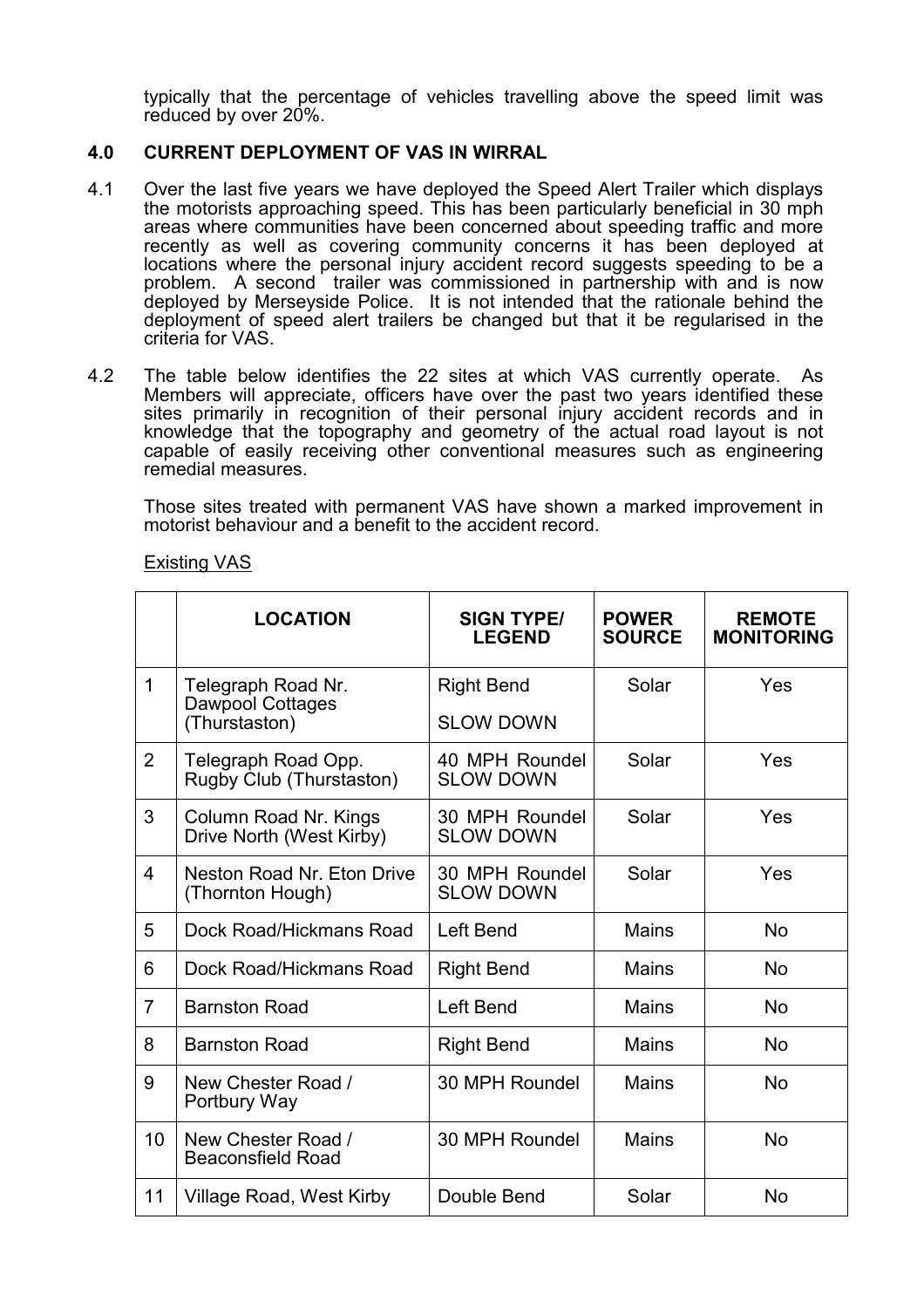| 12 | Eastham Rake, Nr. Station                           | 30 MPH Roundel<br><b>SLOW DOWN</b> | Solar        | <b>No</b> |
|----|-----------------------------------------------------|------------------------------------|--------------|-----------|
| 13 | Eastham Rake, Nr. Chicane                           | 30 MPH Roundel<br><b>SLOW DOWN</b> | <b>Mains</b> | <b>No</b> |
| 14 | Saughall Massie Road, Nr.<br>Kingfisher Way         | 30 MPH Roundel<br><b>SLOW DOWN</b> | <b>Mains</b> | <b>No</b> |
| 15 | Saughall Massie Road, Nr.<br><b>West Kirby Road</b> | 30 MPH Roundel<br><b>SLOW DOWN</b> | <b>Mains</b> | <b>No</b> |
| 16 | Beryl Road, Nr. The Ridings                         | Left Bend                          | <b>Mains</b> | <b>No</b> |
| 17 | Beryl Road, Nr. West Road                           | <b>Right Bend</b>                  | Solar        | <b>No</b> |
| 18 | <b>Ferry Road</b>                                   | 30 MPH Roundel<br><b>SLOW DOWN</b> | <b>Mains</b> | <b>No</b> |
| 19 | <b>Ferry Road</b>                                   | 30 MPH Roundel<br><b>SLOW DOWN</b> | <b>Mains</b> | <b>No</b> |
| 20 | Docks Link Approach near<br><b>Toyota Garage</b>    | Left Bend<br><b>SLOW DOWN</b>      | Solar        | <b>No</b> |
| 21 | Docks Link Approach near<br><b>Toyota Garage</b>    | Left Bend                          | Solar        | <b>No</b> |
|    |                                                     | <b>SLOW DOWN</b>                   |              |           |
| 22 | <b>Thornton Common Road</b><br>near Church Road     | Left Bend<br><b>SLOW DOWN</b>      | Solar        | <b>No</b> |
|    |                                                     |                                    |              |           |

## 5.0 PROPOSED CRITERIA FOR THE PROVISION OF VEHICLE ACTIVATED SIGNS (VAS)

- 5.1 Officers have scrutinised the approach taken by Cheshire and have also researched other councils' approach to VAS on their websites. It is considered that the resulting practices can be similarly applied to the roads and situations in Wirral.
- 5.2 Cabinet is requested to approve the following criteria for the future provision of this type of signs: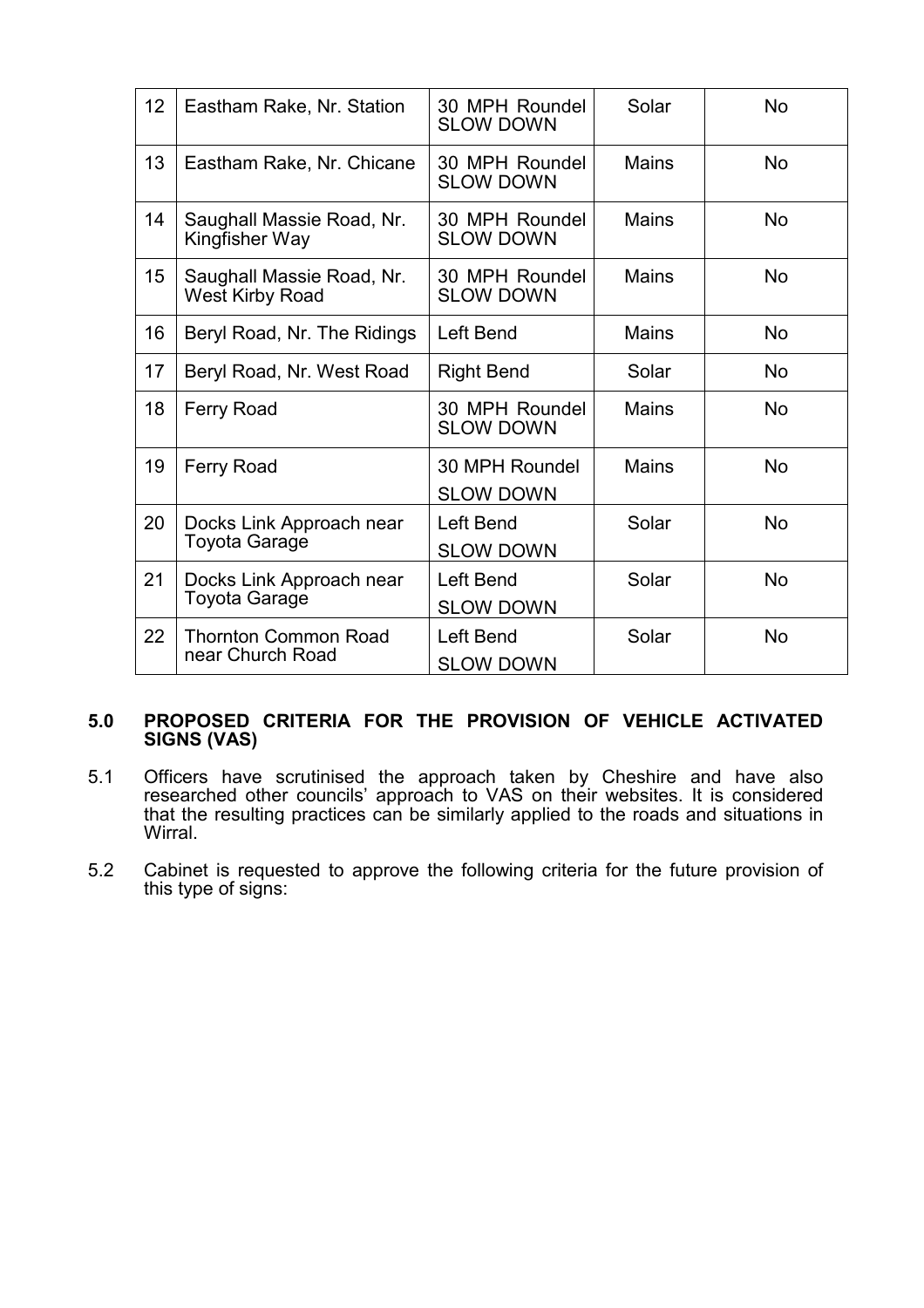# 5.2.1 Warning Signs

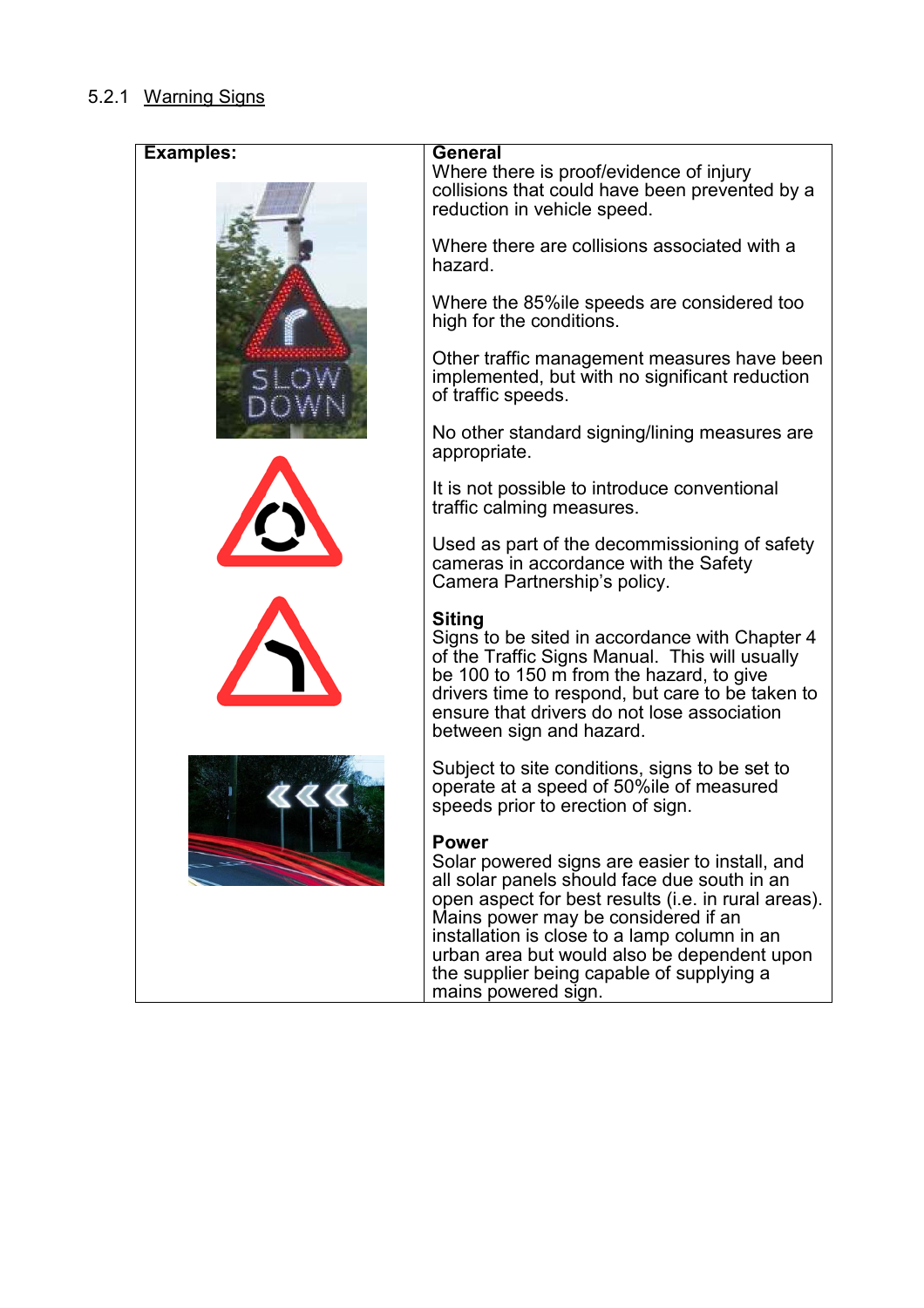# 5.2.2 Speed Limit Roundels

| <b>Examples:</b> | <b>General</b><br>Where there is proof/evidence of injury<br>collisions that could have been prevented by a<br>reduction in vehicle speed.                                                                                                                                                                                                                                      |
|------------------|---------------------------------------------------------------------------------------------------------------------------------------------------------------------------------------------------------------------------------------------------------------------------------------------------------------------------------------------------------------------------------|
|                  | The 85% le speeds are greater than 10% plus<br>2 mph of the speed limit (e.g. 35 mph in a 30).                                                                                                                                                                                                                                                                                  |
|                  | Used as part of a comprehensive package of<br>road safety measures.                                                                                                                                                                                                                                                                                                             |
|                  | Other traffic management measures have<br>been implemented, but with no significant<br>reduction of traffic speeds.                                                                                                                                                                                                                                                             |
|                  | No other standard signing/lining measures are<br>appropriate.                                                                                                                                                                                                                                                                                                                   |
|                  | It is not possible to introduce conventional<br>traffic calming measures.                                                                                                                                                                                                                                                                                                       |
|                  | Used as part of the decommissioning of safety<br>cameras in accordance with the Safety<br>Camera Partnership's policy.                                                                                                                                                                                                                                                          |
|                  | <b>Siting</b><br>Signs to be sited not less than 70 m from the<br>speed limit entry point.                                                                                                                                                                                                                                                                                      |
|                  | Sight lines to give 3 seconds minimum visibility<br>of the sign assembly.                                                                                                                                                                                                                                                                                                       |
|                  | SLRs should not be used within 1 km of fixed<br>camera locations or on any mobile Safety<br>Camera site or route.                                                                                                                                                                                                                                                               |
|                  | <b>Power</b><br>Solar powered signs are easier to install, and<br>all solar panels should face due south in an<br>open aspect for best results (i.e. in rural<br>areas). Mains power may be considered if an<br>installation is close to a lamp column in an<br>urban area but would also be dependent upon<br>the supplier being capable of supplying a<br>mains powered sign. |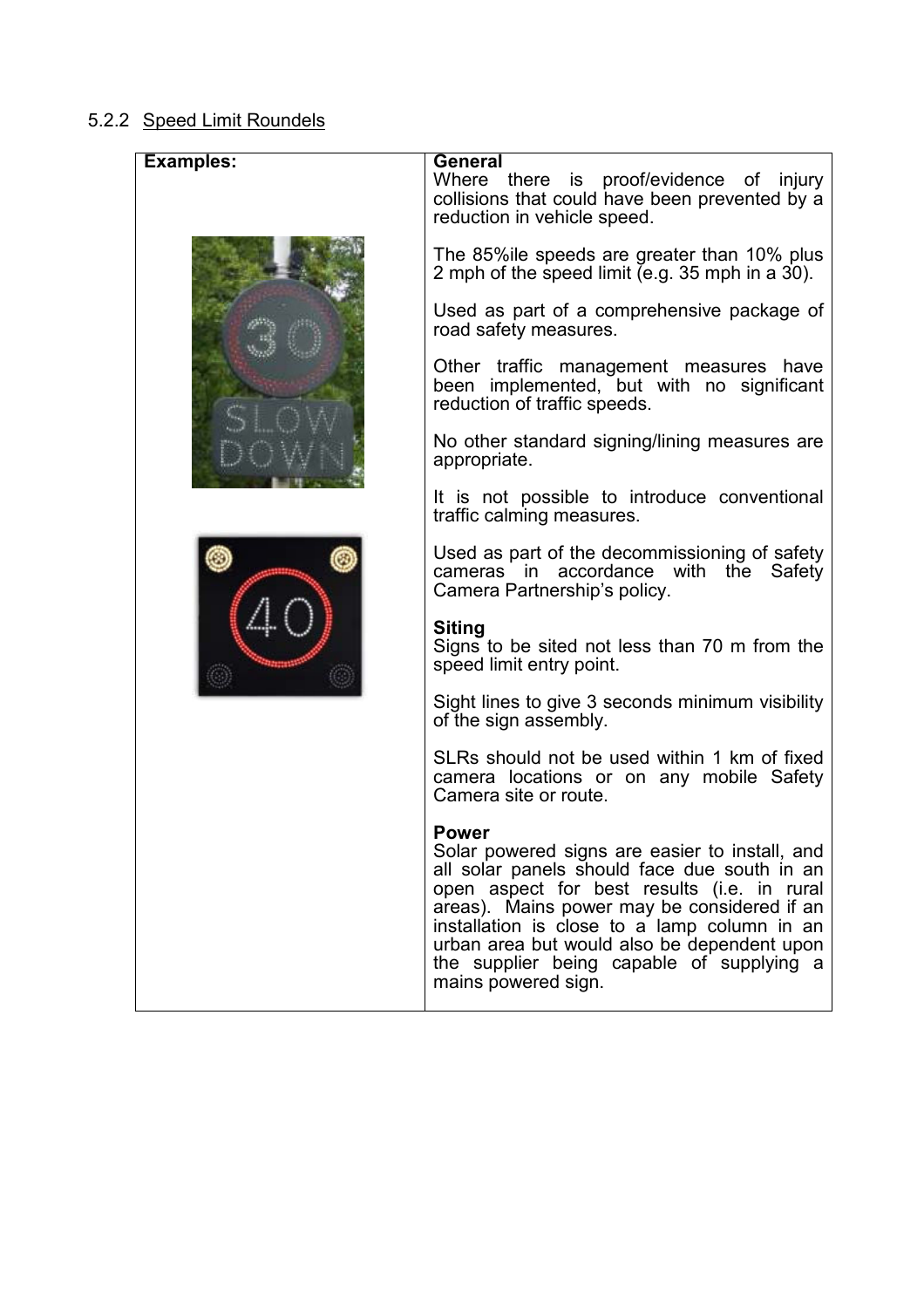# 5.2.3 Speed Indication Device (SID)

| <b>SID</b><br>with<br>digital<br>display<br>(temporary)<br>(Speed Alert Trailer)<br>SPEED KTI | General<br>The 85% le speeds are greater than 10% plus<br>2 mph of the speed limit (e.g. 35 in a 30).<br>There is a history of recorded personal injury<br>accidents.<br>Route used by vulnerable road users but does<br>not have facilities such as footways, crossing<br>points, cycle lanes.<br><b>Siting</b><br>• within existing speed limit areas<br>sight lines to give 3 seconds minimum<br>visibility of the sign assembly<br>• each site to be risk assessed<br>• SIDs and SLRs should not be used<br>within 1 km of fixed camera locations or<br>on any mobile Safety Camera site or<br>route. |
|-----------------------------------------------------------------------------------------------|-----------------------------------------------------------------------------------------------------------------------------------------------------------------------------------------------------------------------------------------------------------------------------------------------------------------------------------------------------------------------------------------------------------------------------------------------------------------------------------------------------------------------------------------------------------------------------------------------------------|
|                                                                                               | <b>Power</b><br>Battery.                                                                                                                                                                                                                                                                                                                                                                                                                                                                                                                                                                                  |

- 5.3 In deploying this type of signing scheme, officers will obviously have regard to the criteria encompassing the guidance within in an attempt to roll out borough-wide a signposting initiative that will be seen and hopefully have a positive influence on many motorists.
- 5.4 Members will be aware of the success of the initiative under the "Bring Accident Down 2zer0" which will soon be moved on to its second tranche of sites. This scheme is centred particularly on the relatively minor trafficked residential streets and not capable of achieving the desired effect on main distribution roads. It is hoped that the VAS initiative will complement some of the "Bring Accident Down 2zer0" sites by being able to deploy VAS schemes in the immediate environs of the advisory 20 mph areas.
- 5.5 It is anticipated that this VAS initiative will generate positive feedback from the community in much the same way as the "Bring Accident Down 2zer0" initiative has.

# 6.0 SUPPLIERS AND COSTS

- 6.1 There are a number of suppliers for this type of equipment, however from officers' experience only a few can supply the equipment required and meet a satisfactory standard of:-
	- Reliability
	- Repairs charges
	- Customer satisfaction
	- Remote monitoring facilities
- 6.2 In liaison with the Director of Finance's Corporate Procurement Unit, officers have sought and had supplied best practice products. To date, these suppliers have been Solargen, Signature and Varitex.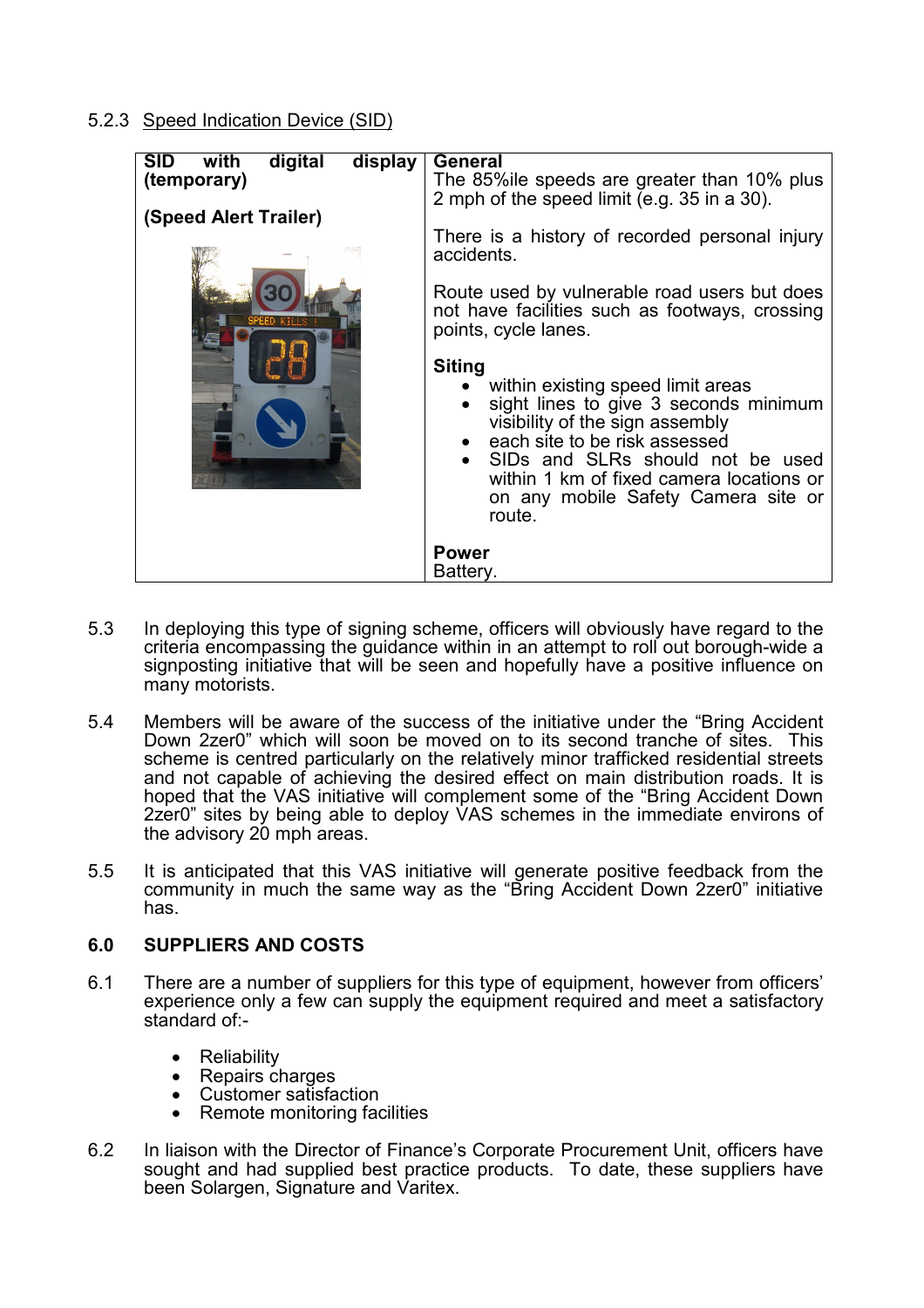6.3 Each siting of a VAS has been treated on its own merits and typical costs are as follows:

| <b>Item</b>                            | <b>Typical Unit Cost</b> |
|----------------------------------------|--------------------------|
| Speed data collection (for one week)   | £200                     |
| Supply and delivery of VAS             | £3,000                   |
| Supply and erection of new post        | £300                     |
| Provision of complete solar power unit | £2,000                   |
| <b>Total for VAS installation</b>      | £5,500                   |

# 7.0 ONGOING WORK DURING 2008/09 TO PROVIDE VAS

7.1 As well as the 22 sites previously described, a piece of work is underway to introduce VAS at 11 permanent sites as detailed below. This proposed implementation plan is embracing the new policy and designed to have a positive impact in reducing personal injury accidents.

|                 | Location                                | <b>Solar</b> | Mains<br><b>Electric</b> | <b>Sign Type/Legend</b>        |
|-----------------|-----------------------------------------|--------------|--------------------------|--------------------------------|
| 1               | <b>Bidston Link Road, Bidston</b>       |              | ✓                        | <b>Cars Queuing</b>            |
| 2               | <b>Thingwall Road</b>                   | $\checkmark$ |                          | 30 Roundel<br><b>Slow Down</b> |
| 3               | <b>Thingwall Road</b>                   | $\checkmark$ |                          | 30 Roundel<br><b>Slow Down</b> |
| $\overline{4}$  | <b>Thingwall Road</b>                   | $\checkmark$ |                          | 30 Roundel<br><b>Slow Down</b> |
| 5               | <b>Thingwall Road</b>                   | ✓            |                          | 30 Roundel<br><b>Slow Down</b> |
| 6               | Pensby Road, Pensby                     |              | $\checkmark$             | 3 Single Signs<br>Chevron      |
| $\overline{7}$  | <b>Rock Ferry By-Pass</b>               | $\checkmark$ |                          | Left Bend                      |
| 8               | Rock Ferry By-Pass                      | $\checkmark$ |                          | <b>Right Bend</b>              |
| 9               | Rock Ferry By-Pass                      | $\checkmark$ |                          | <b>Left Bend</b>               |
| 10 <sup>1</sup> | Rock Ferry By-Pass                      | $\checkmark$ |                          | <b>Right Bend</b>              |
| $\overline{11}$ | Thornton Common Road,<br>Thornton Hough | ✓            |                          | 30 Roundel<br><b>Slow Down</b> |

New Permanent Vehicle Activated Signs Sites 2008-2009

- 7.2 Temporary mobile signing is to be trialled across 21 sites where fewer units (7) are purchased than sites treated but that the units be moved around. The moving around of the signs is to remove complacency and at sites where a hazard (for example a sharp bend) has been identified, a conventional metal sign will be in place when the VAS is moved elsewhere.
- 7.3 The Vehicle Activated Sign stock for temporary deployment will consists of 3 number 30 mph signs, 2 number 40 mph signs, one left hand bend and one right hand bend.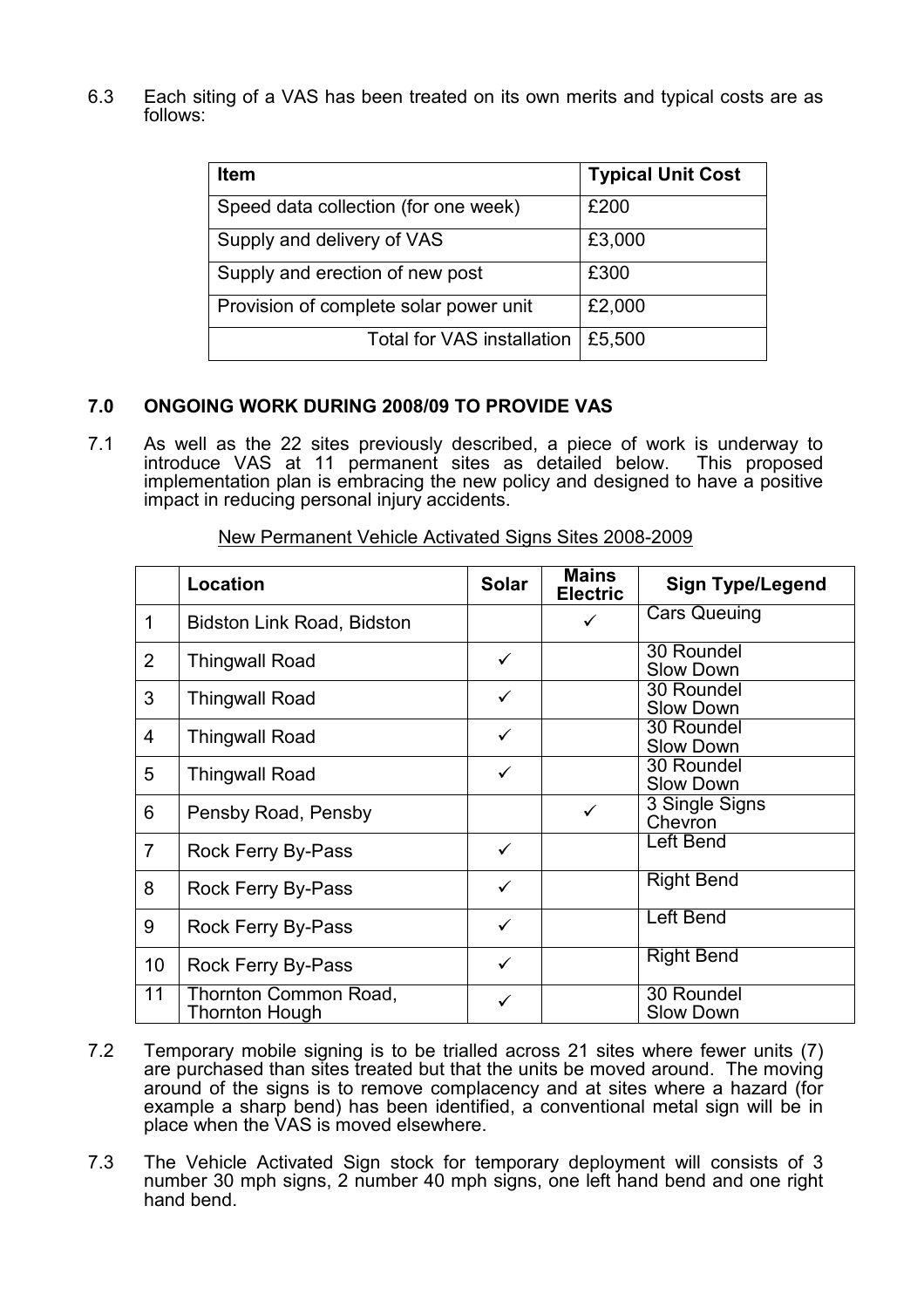7.4 For those signs that are provided on a temporary basis, the cost of moving and maintaining the signs is approximately £3000 per annum for all of them.

# 8.0 FINANCIAL IMPLICATIONS

- 8.1 Both revenue and capital funding (in the case of Local Safety Schemes) has been used to purchase the existing VAS equipment and install on site. Each sign is estimated to cost around £5500 and to move the seven mobile signs from location to location will require an additional £3000 p.a. Revenue maintenance costs are in the region of £4,000 p.a.
- 8.2 As the stock of such signs increases there will be a need to review the budget to cover maintenance.
- 8.3 Future sites for permanent schemes will be identified in the 2009/10 Capital Programme to be reported to Cabinet in due course and may include locations identified via local Area Forums to be funded via the LTP Integrated Transport Block.

## 9.0 STAFFING IMPLICATIONS

9.1 The management and maintenance of VAS across the borough is carried out from within existing staff resources.

## 10.0 EQUAL OPPORTUNITIES IMPLICATIONS

10.1 There are no implications under this heading.

### 11.0 COMMUNITY SAFETY IMPLICATIONS

11.1 The rationale behind the deployment of Vehicle Activated Signs is to emphasise to motorists the need to exercise vigilance and reduce the potential for being involved in crashes.

### 12.0 LOCAL AGENDA 21 IMPLICATIONS

12.1 There are no implications under this heading.

### 13.0 PLANNING IMPLICATIONS

13.1 There are no specific implications under this heading. The siting of VAS in conservation areas is in liaison with the conservation officer.

### 14.0 ANTI-POVERTY IMPLICATIONS

14.1 There are no specific implications.

### 15.0 SOCIAL INCLUSION IMPLICATIONS

15.1 There are no specific implications.

### 16.0 LOCAL MEMBER SUPPORT IMPLICATIONS

16.1 The report has implications for all Wards.

### 17.0 BACKGROUND PAPERS

17.1 Department for Transport guidance and information sourced from other local authorities has been used in the preparation of this report.